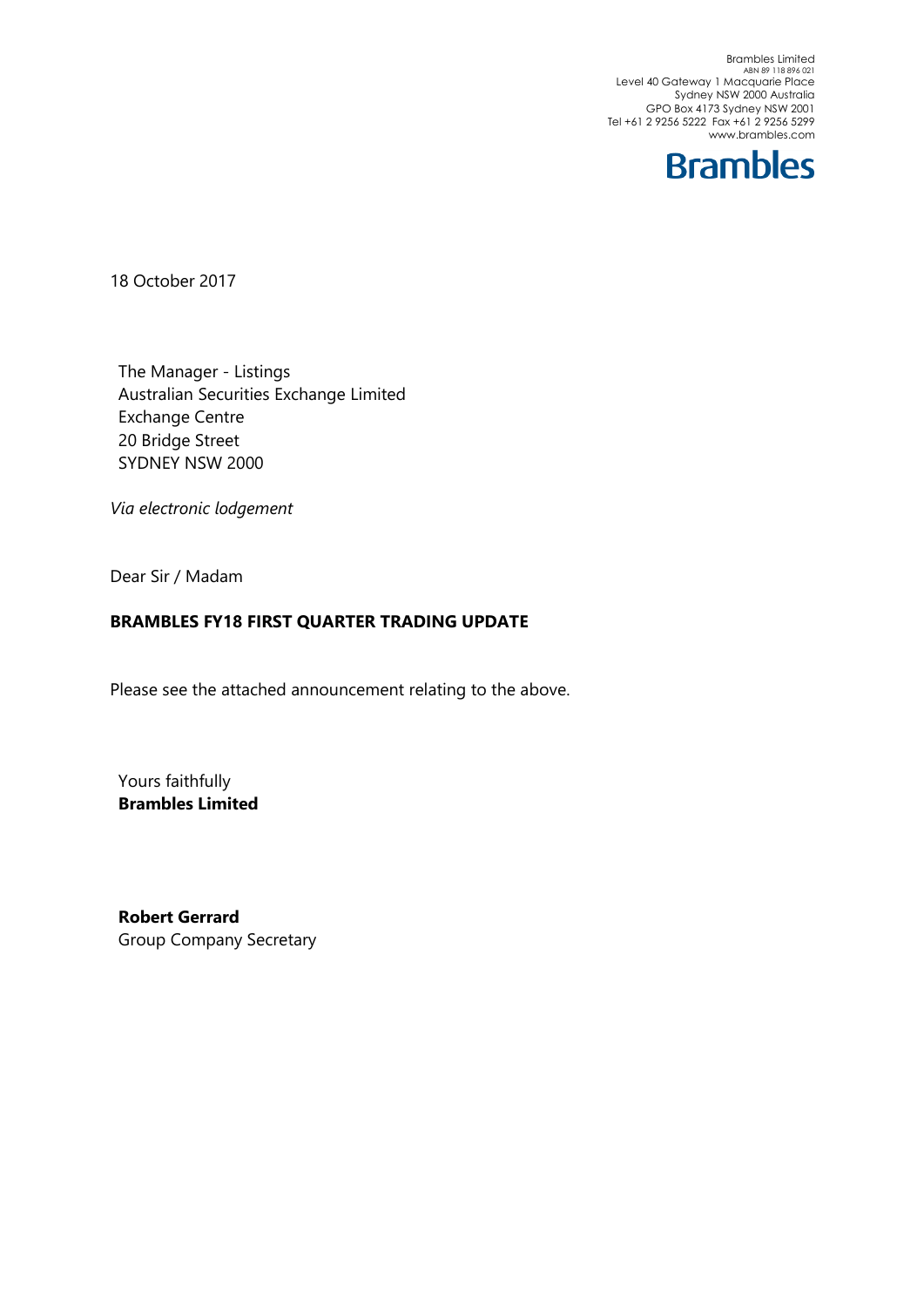# **Brambles**

### **Brambles' first-quarter trading update: Constant-currency<sup>1</sup> sales revenue growth of 6%<sup>2</sup>**

**Sydney – 18 October 2017:** Brambles Limited today reported sales revenue from continuing operations of US\$1,374.0 million for the first three months of the financial year ending 30 June 2018 (FY18), representing an increase on the prior corresponding period of 8% at actual FX rates and 6% at constant currency.

Sales revenue growth in the first quarter primarily reflected the following trends by segment:

- In **CHEP Americas**, sales revenue in the US pallets business increased by 4% primarily driven by strong net new business growth associated with new customer contract wins in the last quarter of FY17 and the first quarter of FY18. Like-for-like volume of 1% was in line with historic trends while pricing remained flat. In Latin America, the pallets business continued to expand with both new and existing customers and delivered constant-currency growth of 12%;
- In **CHEP EMEA**, the European pallets business delivered strong volume growth driven by net new business wins and solid existing customer demand in Western Europe. The pallets businesses in Africa, India and the Middle East and the European automotive business also made a solid contribution to growth in the quarter;
- As highlighted in the FY17 result presentation, lower revenues in **CHEP Asia-Pacific** reflected the wind down of a large RPC contract and a number of automotive contracts in Australia; and
- Following a particularly strong FY17 performance, **IFCO** continued to expand with existing retailers in Europe and delivered mix benefits in North America.

Brambles' CEO Graham Chipchase said: "Group sales revenue in the first quarter was solid and is in line with our expectation for mid-single digit revenue growth through the cycle.

"Our pallet and RPC businesses in Europe are expanding strongly and we continue to make good progress in emerging markets such as Latin America. It is also pleasing to see the momentum established in our US pallets business during the last quarter of FY17 continue into the first quarter.

"We continue to operate in a challenging operating and competitive environment, with cost pressures across our portfolio, particularly in our US pallets business. In this context, we are focused on leveraging our global expertise to mitigate network cost inflation and strengthen our competitive advantage."

| <b>Segment</b>                      | Sales revenue (US\$m)<br>(actual FX) | Growth vs. 1Q17<br>(actual FX) | Growth vs. 1Q17<br>(constant FX) |
|-------------------------------------|--------------------------------------|--------------------------------|----------------------------------|
| CHEP – Americas                     | 546.2                                | 6%                             | 5%                               |
| CHEP - Europe, Middle East & Africa | 438.2                                | 12%                            | 8%                               |
| CHEP - Asia-Pacific                 | 118.6                                | $(2)$ %                        | $(5)$ %                          |
| <b>IFCO</b>                         | 271.0                                | 12%                            | 9%                               |
| <b>Continuing operations</b>        | 1,374.0                              | 8%                             | 6%                               |

By segment, Brambles sales revenue for the first three months of FY18 was:

#### **For further Information, please contact:**

| <b>Investors</b>                   | <b>Investors</b>                | Media                              |
|------------------------------------|---------------------------------|------------------------------------|
| Sean O'Sullivan                    | Raluca Chiriacescu              | James Millard                      |
| Vice President, Investor Relations | Director, Investor Relations    | Director, Corporate Communication, |
| +61 2 9256 5262                    | +44 20 3880 9412                | Group & Asia Pacific               |
| +61 412 139 711                    | +44 78 1065 8044                | +61 414 777 680                    |
| sean.osullivan@brambles.com        | raluca.chiriacescu@brambles.com | james.millard@brambles.com         |

 $1$  Current period results translated into US dollars at the actual monthly exchange rates applicable in the prior comparable period (pcp).

 $^2$  Sales revenue growth from continuing operations. All growth figures in this release are shown on a days-adjusted basis, reflecting 1 additional trading day in pcp.